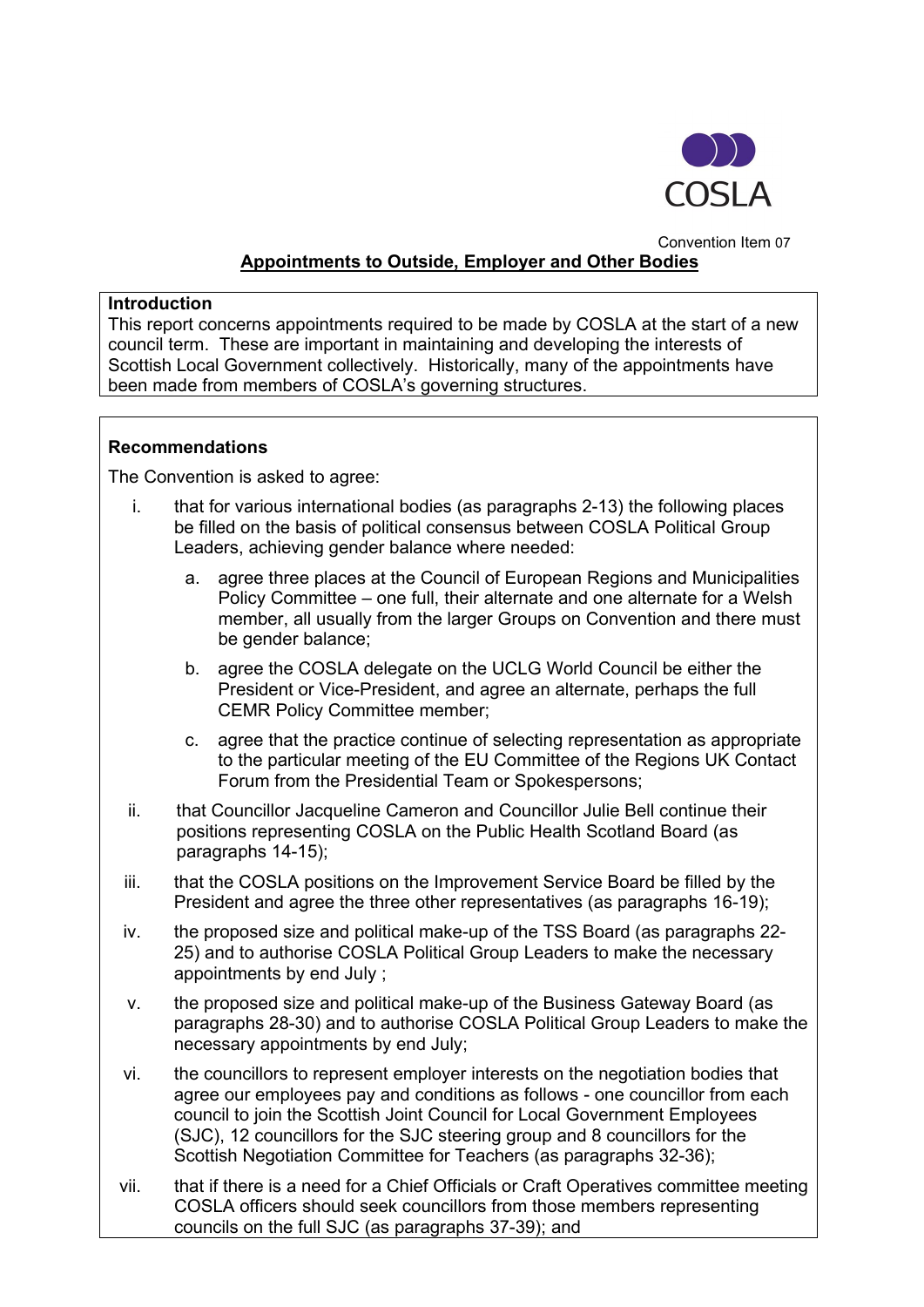| viii.             |    | that, in terms of vacancies on the Scottish Public Pension Agency Pension<br>boards (as paragraphs 40-57):                                                                                                                                                                                           |  |
|-------------------|----|------------------------------------------------------------------------------------------------------------------------------------------------------------------------------------------------------------------------------------------------------------------------------------------------------|--|
|                   | a. | agree the proposed process and timeline for filling two vacancies on the<br>Scottish Teachers' Pension Board and the six vacancies on the Scheme<br><b>Advisory Board;</b>                                                                                                                           |  |
|                   |    | b. to offer direction on whether the call for prospective nominees should<br>include council officers with experience of pensions, as well as Elected<br>Members, for the positions on the Scheme Advisory Board in particular;<br>and                                                               |  |
|                   | C. | agree that any future vacancies on both Boards be filled in line with the<br>processes above and that to achieve this, COSLA officers will work under<br>the direction of COSLA's Resources Spokesperson and alongside SPPA's<br>governance officers, seeking nominations from councils as required. |  |
|                   |    |                                                                                                                                                                                                                                                                                                      |  |
|                   |    |                                                                                                                                                                                                                                                                                                      |  |
| <b>References</b> |    |                                                                                                                                                                                                                                                                                                      |  |

Various

**June 2022**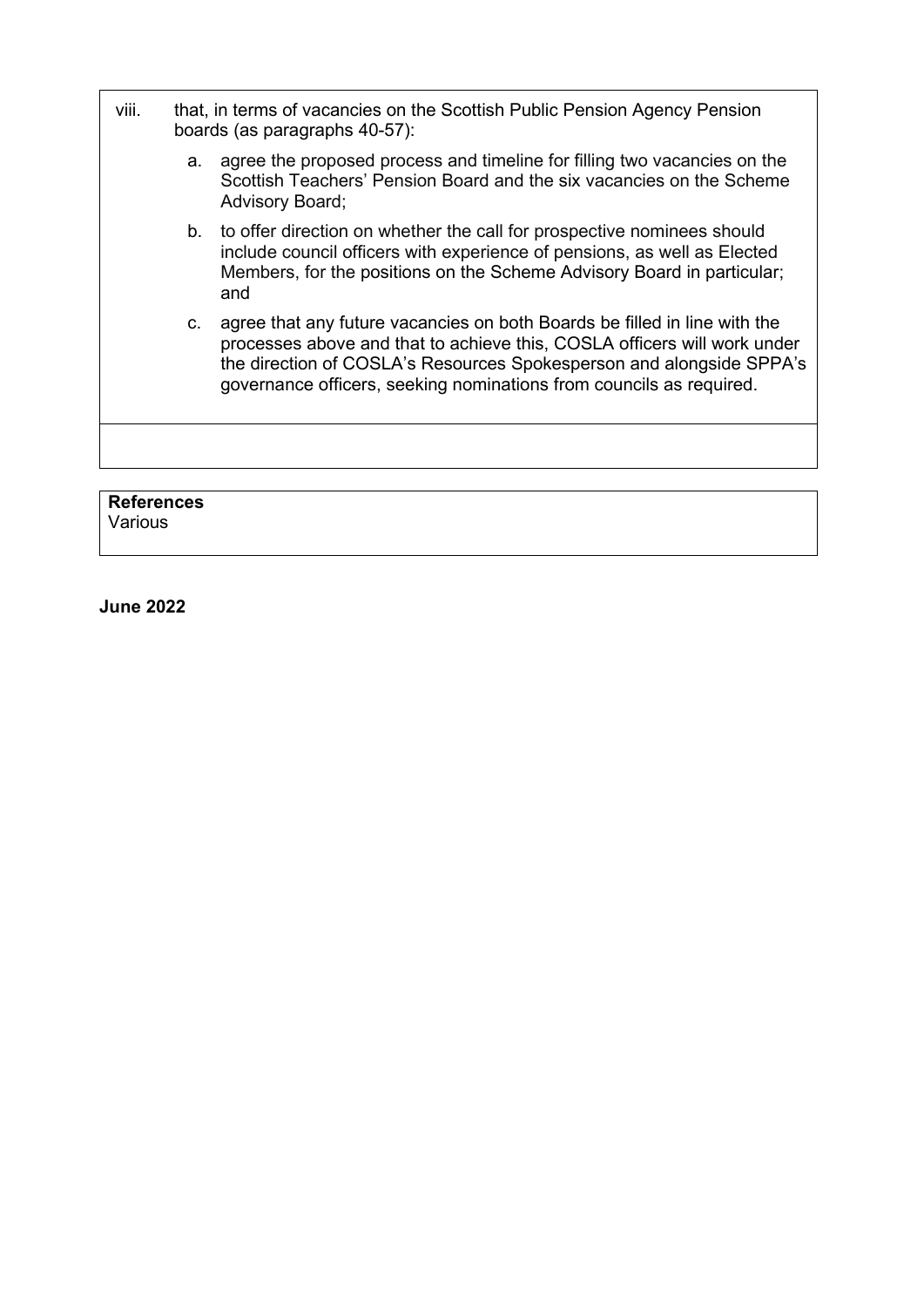

#### **Appointments to Outside, Employer and Other Bodies**

#### **Introduction**

1. This report concerns appointments required to be made by COSLA at the start of a new council term. These are important in maintaining and developing the interests of Scottish Local Government collectively. Historically, many of the appointments have been made from members of COSLA's governing structures.

#### **International Bodies**

- 2. **The Congress of Local and Regional Authorities of the Council of Europe**: the UK is a founding member of this pan-European organisation, which until recently also included Russia. It is responsible for overseeing the European Charter of Local Self Government. It is also the only international body where Scottish Local Government and the Scottish Parliament are officially represented. At the start of each Congress period, the UK Government asks COSLA to nominate one full and one alternate member (same for the Scottish Parliament). The present Congress term runs for 2021-2026 and Convention in 2021 confirmed Cllr Heather Brannan-McVey and Cllr Tony Buchanan as full and alternate members. They were subsequently appointed by the UK and ratified by the ministerial meeting of the Council of Europe for this five-year term. This means that these appointments are not due for reappointment until the Winter 2025 COSLA Convention.
- 3. **The Council of European Municipalities and Regions (CEMR)** is the European version of COSLA. It is a lobbying body made up of 54 national associations of local and regional authorities from both EU and non-EU European countries. It is one of the oldest pan-European bodies. The CEMR actively lobbies across a large variety of subject areas, from environment, energy, transport, public services, employment legislation and EU cohesion funding. The Policy Committee (the equivalent of our Convention) meets twice yearly (around two days commitment each time) in Brussels and member states of the Council of Europe, and sets the political direction of CEMR.
- 4. As part of the overall UK delegation to the CEMR Policy Committee, Convention is asked to appoint one full and two alternate members (one who substitutes when needed for the COSLA member and one who can substitute for the WLGA member). These should be different political groups and gender balance is required.
- 5. The CEMR Policy Committee next meets later in June in Italy and, for this meeting, both COSLA's full member and their alternate are likely to be able to attend.
- 6. For information, Cllr Steven Heddle and Cllr Gail Macgregor have been respectively CEMR Spokespersons on Territorial Development, and Employment and Social Affairs. Cllr Heddle, on the back of this CEMR role, has also been member of a Committee on this same matter in UCLG, alongside his opposite numbers from other continents. The role of Spokesperson involves representing the whole international organisation in mayoral European or United Nations summits. Having been re-elected, Cllr Heddle and Cllr Macgregor's CEMR roles continues until the renewal of all senior positions in both organisations. This is due to take place in October (for UCLG) and December (for CEMR).
- 7. **The United Cities and Local Governments World Council** represents the voice of Local Government in the United Nations and the international community. The UCLG has had a crucial role in the development of the United Nations Sustainable Development Goals (SDGs) of which some are specifically local.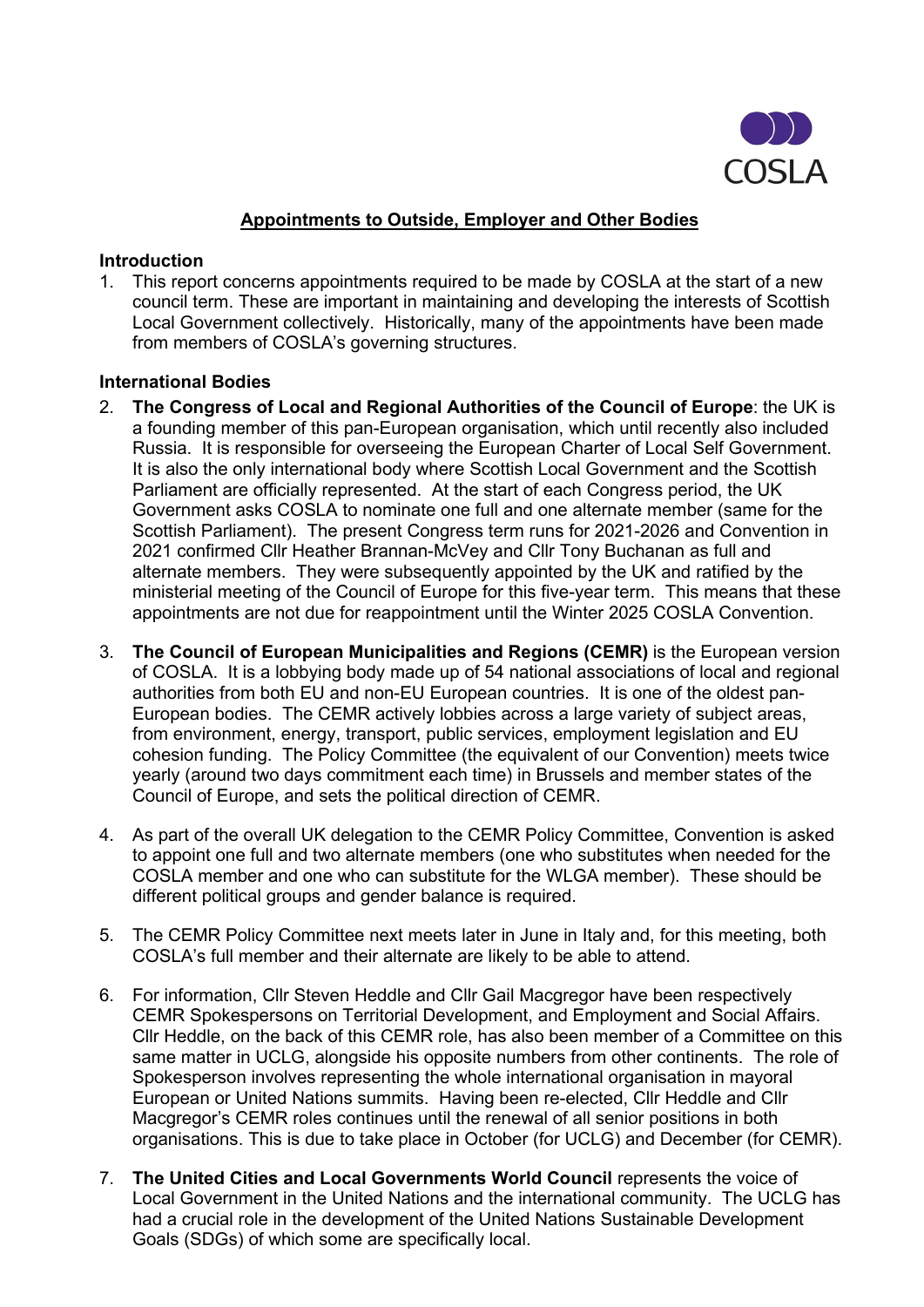- 8. The World Council is the equivalent of Convention for our worldwide membership association. It meets once a year in person for at least a couple of days, although it has been possible to attend online.
- 9. Convention is asked to nominate one full member, and it is also possible now to nominate an alternate.
- 10. Traditionally the full position has been held by the COSLA President. If this is the case again in the new term, members might wish to consider that the CEMR Policy Committee member could act as their alternate in UCLG, on the grounds that CEMR is the European continent branch of UCLG and the work is closely intertwined.
- 11. The **EU Committee of the Regions UK Contact Forum** is an informal body which is the only established avenue for political dialogue between UK and EU subnational authorities. The four UK associations of local authorities and the three devolved Governments and Parliaments, as well as London and Gibraltar Government are members. It has been in operation for two years and it has provided a useful link to discuss both the practical impacts of EU withdrawal and also to identify new avenues of cooperation with the EU, as well as all other non-member countries with whom the EU has a trade deal.
- 12. The March 2018 Convention agreed that the Presidential Team and the Spokespersons represent COSLA on this body, attending whenever appropriate to their portfolio. With the return of in person meetings, it is likely that there will be hybrid meetings alternating between the UK and Brussels. The last one was hosted by the Welsh Parliament and supported by the Welsh Government.
- 13. Convention is asked to confirm that the Presidential Team and Spokespersons continue to represent COSLA as appropriate.

### **Public Health Scotland**

- 14. Councillors Jacqueline Cameron and Councillor Julie Bell have represented COSLA on the Public Health Scotland Board since April 2020. These appointments were agreed by Leaders in January of that year. The full term of representation on the Board is four years. In March 2022 the COSLA Leadership Sounding Board was asked their thoughts on whether, if the two councillors were re-elected at the Local Government elections, they should continue to sit on the Board for a further two years. This would give COSLA representatives on the Board the equivalent of one full term. Members were supportive of this approach in principle, noting that it would be subject to agreement of Convention. Both Councillors were re-elected and are content to complete their term as members of the Board.
- 15. Convention is asked to confirm that Councillor Cameron and Councillor Bell continue as the COSLA representatives on the Public Health Scotland Board.

#### **Improvement Service Board**

- 16. The Improvement Service (IS) is a partnership between SOLACE and COSLA and the IS Board is made up of four representatives from each of these organisations. The expected commitment for Board members is to attend 4 half day Board meetings per year, plus an annual strategic Away Day, approximately 3 Deep Dive workshops per year and the Annual General Meeting. The combination of set date engagements together with preparation and travel time ahead of meetings is estimated at between 10-15 days per year.
- 17. The IS Board sets strategy, approves the annual business plan and budgets, monitors quarterly financial statements and performance reports and provides advice and support on a variety of other matters.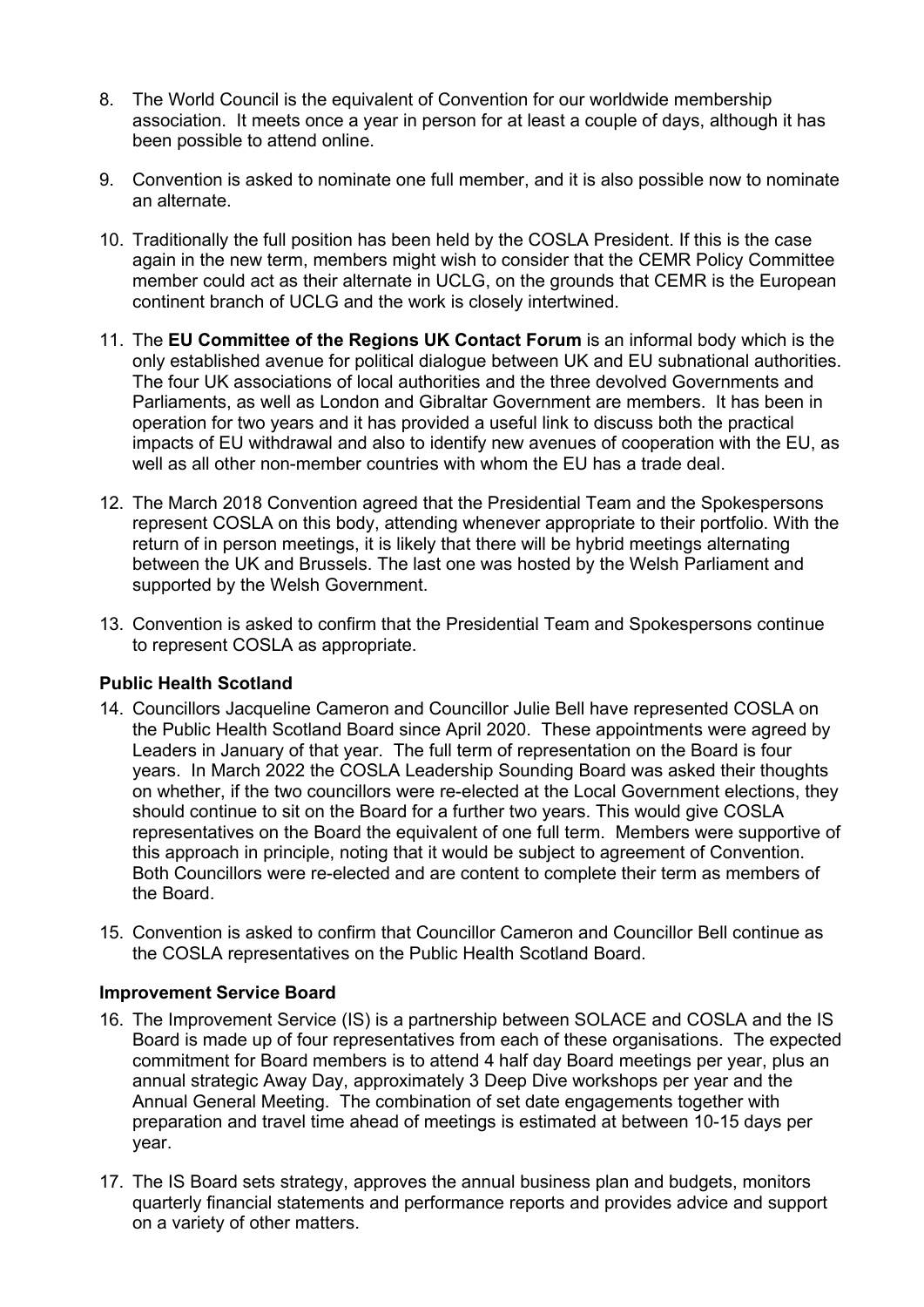- 18. Of COSLA's four members, one has always been the President and chaired the Board. There is no requirement on the other three places to come from a particular Group or be COSLA office bearers.
- 19. Convention is asked to confirm that the newly elected President of COSLA be nominated to the IS Board and to nominate three further representatives.

#### **Trading Standards Scotland Board**

- 20. Trading Standards Scotland (TSS), based as a team within COSLA, is the national trading standards team for Scotland funded by the Department of Business, Energy & Industrial Strategy (BEIS). The team also receives funding from Her Majesty's Treasury (HMT) in order to tackle and prevent illegal money lending.
- 21. BEIS sets out the broad functions that it wishes TSS to undertake as part of the grant agreement but as an additional layer of accountability to the councils and stakeholders it works with, TSS is also accountable to a Board which reports to COSLA Leaders and Convention. In addition, HMT expect there to be oversight of the work done in relation to illegal money lending and have agreed that this can be done through the Board. TSS also reports at times to the Community Wellbeing Board and that Spokesperson is Chair.
- 22. The Board comprises elected members broadly balanced from all COSLA political groups; and representatives of BEIS; the Consumer Rights and Standards Policy Team of Scottish Government, the Society of Chief Trading Standards Officers in Scotland (SCOTSS), the Competition and Markets Authority (CMA) and Citizens Advice Scotland (CAS). The role of the Board is to provide scrutiny on behalf of stakeholders to financial and staffing issues as well as the team's activities and performance. It meets at least four times a year.
- 23. In order for the TSS team to operate effectively, the staff need to be authorised to enforce a range of legislation by a local authority. Currently this authorisation is granted by Glasgow City Council. In light of the added responsibility and liabilities this creates for Glasgow it is appropriate that they have a seat on the Board to ensure appropriate oversight.
- 24. The suggestion is that, similar to Audit Group, the membership comprise 2 SNP, 2 Labour, 2 Conservative, 1 Independent, 1 SLD and 1 Green, not including the Community Wellbeing Spokesperson as chair.
- 25. Convention is asked to agree the proposed size and political make-up of the TSS Board; and to authorise COSLA Political Group Leaders to make the necessary appointments by end July.

#### **Business Gateway Board**

- 26. The Business Gateway National Unit (BGNU) is a business unit based in COSLA, which provides support to local authorities delivering the Business Gateway service and directly delivers a range of national support such as webinars, the Business Gateway website, online content and digital tools such as Planning to Start. BGNU also manages and delivers the DigitalBoost Programme of support for Small and Medium Enterprises. BGNU and DigitalBoost are funded by Scottish Government.
- 27. The current Business Gateway Board was established in early 2018 to provide political oversight of BGNU and the wider Business Gateway service. The Board reports as necessary through COSLA's political governance structures, including the Environment and Economy Board.
- 28. The Board consists of elected members nominated from COSLA's political groups and as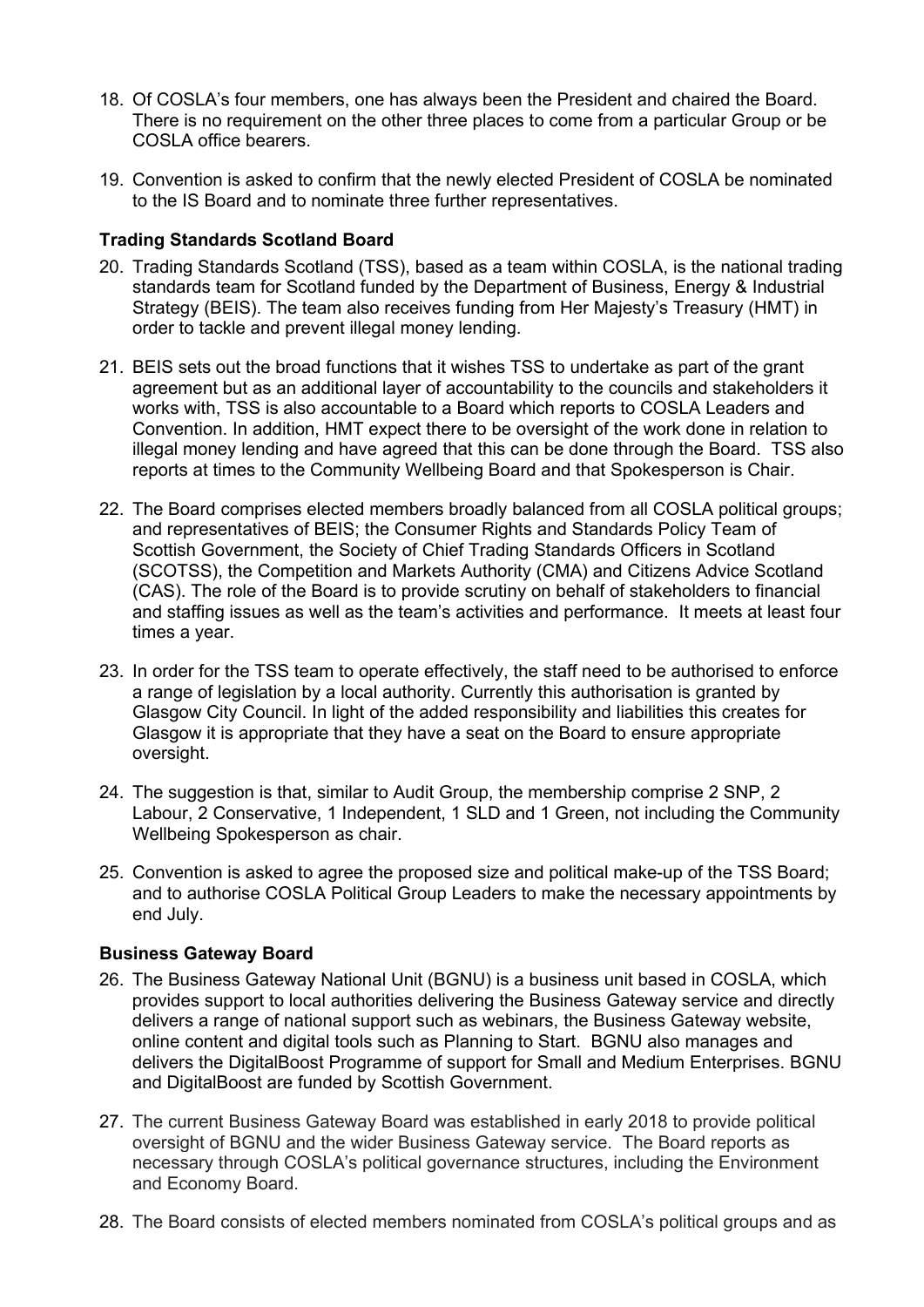well as being politically balanced is broadly geographically and gender balanced as well. The Board is supported by the National Unit and colleagues from COSLA, SLAED and SOLACE. Previously the Board comprised 10 members plus the Chair who is the COSLA Spokesperson for the Environment and the Economy.

- 29. The suggestion is that, as with the TSS Board, the membership now comprise 2 SNP, 2 Labour, 2 Conservative, 1 Independent, 1 SLD and 1 Green, not including the Environment and Economy Spokesperson as chair.
- 30. Convention is asked to agree the proposed size and political make-up of the Business Gateway Board; and to authorise COSLA Political Group Leaders to make the necessary appointments by end July.

### **Councils, Committees and Boards Requiring Members to Represent Our Interests as Employers**

- 31. Negotiating councils and other bodies where councils' interests as employers are represented require councillor nominees so that they can carry out their functions and, where the body has negotiation powers, form agreements meeting the governance requirements of their respective constitutions.
- 32. There are two types of bodies where the employers' interests must be represented. The negation councils where pay and terms and conditions are discussed, and pension boards which inform decisions about the pensions' schemes. The negotiating bodies are governed by constitutional arrangements agreed between COSLA and our employees' union representatives.

### **Negotiation Bodies**

### **Scottish Joint Council for Local Government Employees (SJC)**

- 33. The largest council both in terms of employer representation and the number of employees covered is the Scottish Joint Council for Local Government Employees (SJC). There are two groupings to be considered within the SJC:
- 34. The full SJC meets once a year in November. It has decision making authority. In practice, however, decisions about financial matters, and in particular pay, are reserved for Leaders who provide negotiating remits. Each council should nominate one member for the SJC. The SJC constitution does not specify anything about the councillor nominated and it need not be a Council Leader or Deputy Leader. A council's Resources Spokesperson or equivalent may be appropriate. Where the nominated councillor is unable to attend a meeting, the constitution allows another councillor to substitute. Councils may wish to nominate a member who can deputise in this way or may wish to address it in an ad hoc manner should the need arise.

### **SJC Steering Group**

35. Historically the SJC Steering Group meets three to four times a year but has met more frequently during the pandemic and when pay negotiations have been active. The Steering Group does not have decision making authority; however, it has been the practice of that where an employer position has been agreed through Leaders and the respective unions governance arrangements a decision can be implemented. The employers' side representation is 12 councillors drawn from the full SJC membership. Ideally the membership should reflect COSLA's political makeup.

### **Scottish Negotiating Committee for Teachers (SNCT)**

36. The Scottish Negotiating Committee for Teachers (SNCT) has 22 members, appointed annually, from COSLA, Scottish Government and teaching unions. COSLA has 8 representatives, with substitutions allowed. The SNCT has decision making authority; in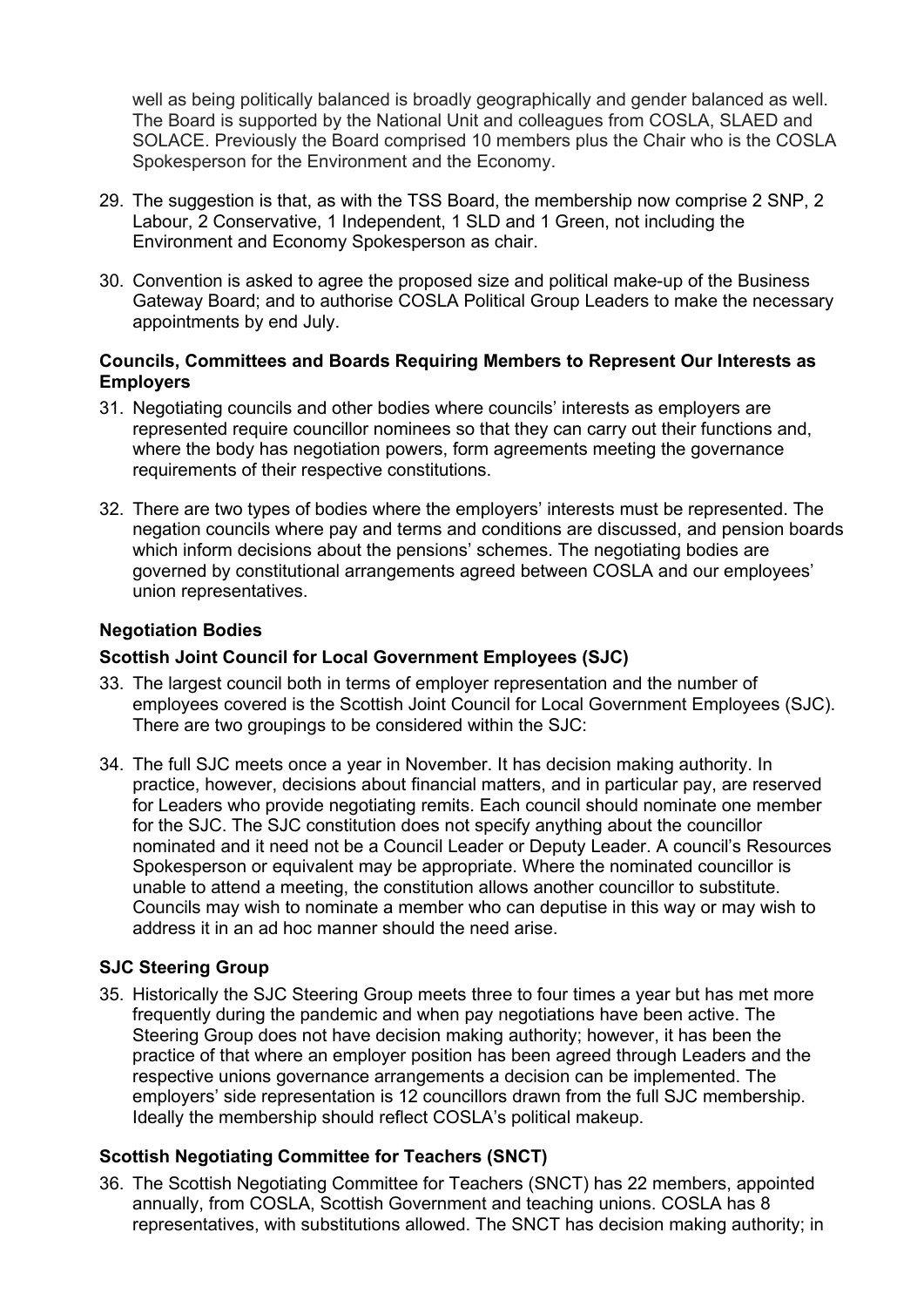practice, positions on financial matters, and in particular pay, are reserved for Leaders who provide negotiating remits. The SNCT has an Annual General Meeting and a schedule of three additional meetings is agreed throughout the year. Nominees are required for the 8 representatives.

## **Scottish Joint Negotiating Committee for Chief Officials**

37. The Scottish Joint Negotiating Committee for Chief Officials has 12 members, 6 of whom are employers' side drawn from COSLA. The constitution states that there should be an Annual General Meeting. There is no record of a meeting being held since 2015. Negotiations have been taken forward by the Joint Secretaries and the COSLA Resources Spokesperson working to a remit agreed by Leaders.

### **Craft Operatives**

- 38. The constitutions of the committees representing Craft Operatives have not been updated since 1990. At that time there were three committees. The constitutions are identical in requiring 7 COSLA members. There is no record of a meetings of the separate committees being held nor of a Craft Committee meeting in any form being held in the last decade. Negotiations have been taken forward by the Joint Secretaries and the COSLA Resources Spokesperson working to a remit agreed by Leaders.
- 39. Convention is invited to agree that if there is a need for a Chief Officials or Craft Operatives committee meeting COSLA officers should seek councillors from those members representing Councils on the full SJC.

#### **The Scottish Teachers' Pension Board**

- 40. The Scottish Teachers' Pension Board is responsible for assisting the 'Scheme Manager', the Scottish Public Pensions Agency (SPPA), with the governance and administration of the Scottish Teachers' Pension Scheme. The SPPA carries out the day to day function of Scheme Manager on behalf of Scottish Ministers.
- 41. The Pension Board's role includes ensuring compliance with Scheme Regulations, as well as any other relevant legislation and requirements as set out by The Pensions Regulator in relation to the Scheme. The Terms of Reference for the Board and other information can be found on the SPPA's website at: Pension board [| SPPA \(pensions.gov.scot\).](https://pensions.gov.scot/teachers/scheme-governance-and-legislation/pension-board)
- 42. The Board comprises an Independent Chair and Vice Chair, together with six Board Members representing the Employer side and six Board Members representing members of the Pension Scheme. Board Members must be conversant with Scheme Regulations and other legislation governing the Scheme, with appropriate knowledge and understanding of the law relating to pensions. Training of Board Members is supported by the SPPA's Governance Team.
- 43. It is not a requirement to be a pensions 'expert'; knowledge should be such to be able to carry out the functions of a member of the Pension Board. The SPPA is in the process of finalising updated corporate governance documents for the Teachers' Scheme, including one on Board Membership and this will be available from June. These Board positions are not remunerated, although expenses such as travel costs can be paid. The Board meets around 4 times a year, with a programme of training seminars throughout the year.
- 44. Four of the Employer side representatives are nominated via COSLA, with the remaining two representing further/higher education employers. There is currently one vacancy for a COSLA-nominated position following the retirement of an elected member and another COSLA-nominated vacancy will arise from March 2023, when an officer Board member from a local authority will stand down on reaching the end of their second (maximum) term.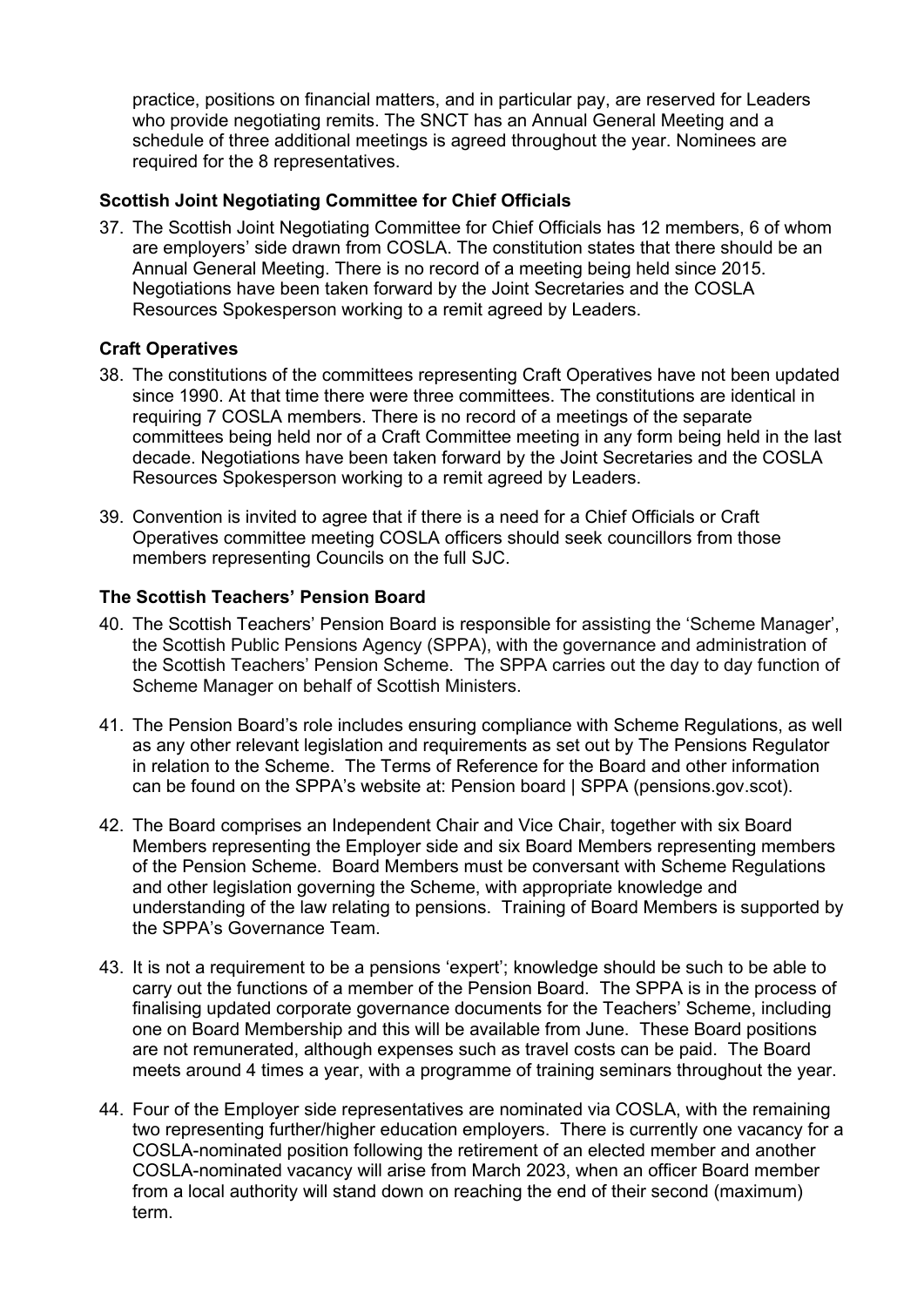45. Historically, the Local Government representation has comprised two elected members and two officers from COSLA or local authorities. Currently there is one officer from COSLA, one officer from Fife Council (term ending next year as noted above) and one elected member from South Ayrshire Council, Cllr Brian McGinley.

### **Scottish Local Government Pension Scheme Advisory Board (LGP SAB)**

- 46. The Scottish Local Government Pension Scheme Advisory Board is an advisory body which was established under the Public Service Pensions Act 2013 to provide advice to Scottish Government Ministers on the desirability of changes to the design of the scheme and the implication of other policy issues. The SAB also provides advice to the Scheme Managers or the Scheme's Pension Boards in relation to the effective and efficient administration and management of the scheme.
- 47. The Scheme Advisory Board is responsible for:
	- Providing advice on request about the desirability of changes to the design of the scheme; policy issues and changes to scheme regulations.
	- Discussing and commenting on the potential implications of future valuation outcomes.
	- Making recommendations on adjustments to the Scheme, in the event that costs breach the employer cost cap.
	- Providing advice to the Scheme Managers or the Scheme's Pension Boards in relation to the effective and efficient administration and management of the Scheme.
- 48. The SAB is a bipartite Board comprising equal representation from employers and employee representatives. It meets four times a year and considers Scotland-wide issues relating to the governance of the scheme. This has included fiduciary duty guidance, investment cost transparency, cessation valuations for admitted bodies, scheme valuation and quality of individual fund valuations, fund structures and board member training.
- 49. The SAB Membership has 7 Employer and 7 Employee representatives. Of the 7 Employer representatives, 5 are nominated by COSLA, with the other 2 coming from admitted bodies and the third sector. Trade Unions nominate the Employee representatives. The COSLA representatives must be elected members.
- 50. There is no specific requirement regarding party political representation, however it is reasonable that a balance of political views is reflected. Additionally, consideration should be given to gender and geographical spread (including Islands). Historically, representatives have tended to be from lead local authorities for the 11 Scottish LGPS Funds, however this is not prescribed and may reflect the fact that such representatives will bring experience of working on pensions issues in their authority. Training is however provided for all SAB Members.
- 51. Following the Local Government Election, 3 COSLA representatives have stood down with 2 remaining: Cllr David Parker, Scottish Borders Council and Cllr Simon Mountford, Scottish Borders Council.
- 52. Group Leaders are therefore asked to consider nominations for the 3 vacant COSLA representatives on the SLGP SAB, taking account of the above considerations.

# **Filling Vacancies on the Teachers' Pension Board and the Scheme Advisory Board**

53. The SPPA considers that Boards comprising people who have a greater range of backgrounds, life experiences, expertise and skills will tend to lead to wider discussions. Additionally, that people challenging each other from different perspectives is likely to result in more diverse output and robust decisions. In seeking appointments to Pension Boards from nominating authorities such as COSLA, the SPPA stresses its aspirations for